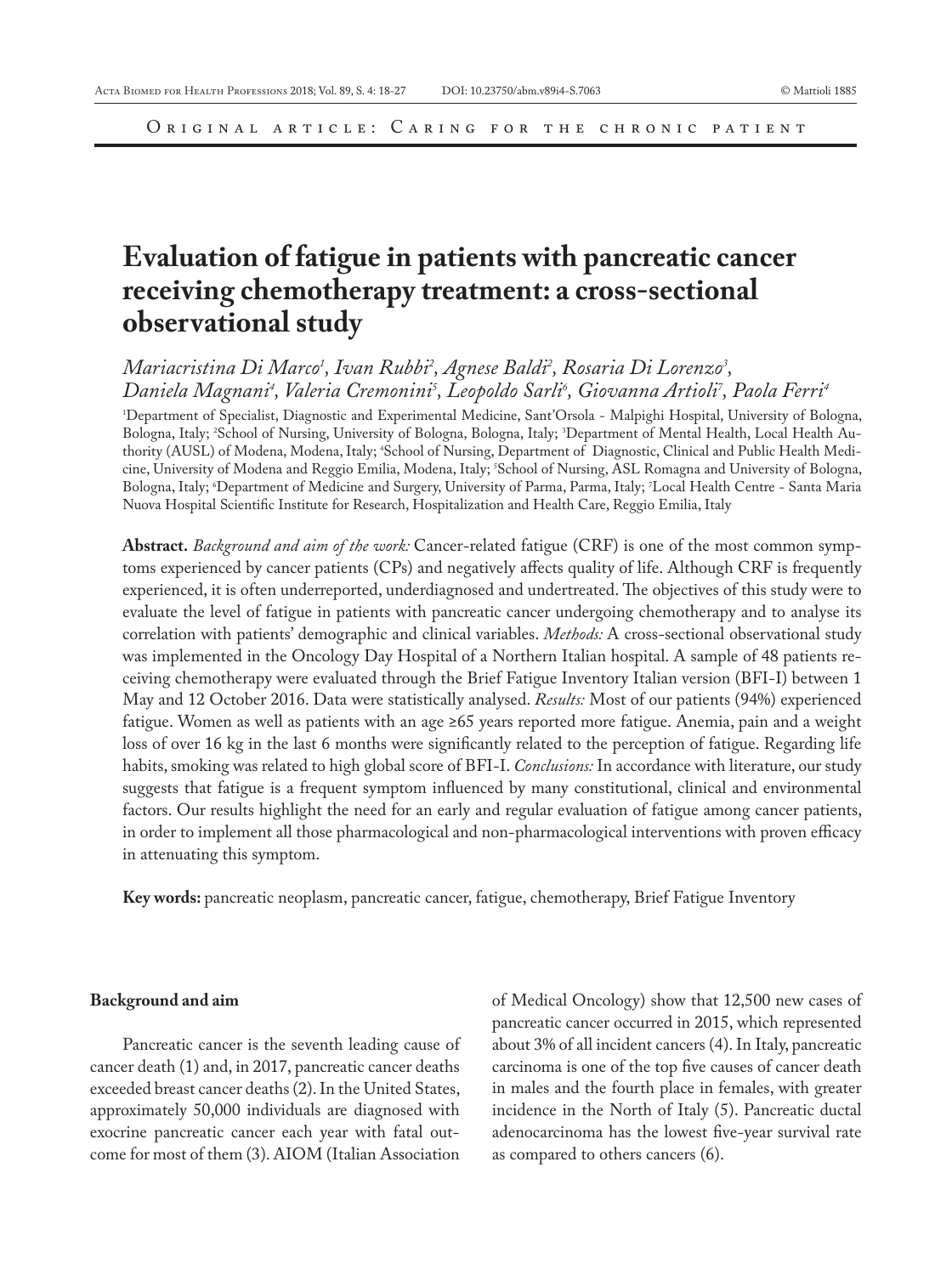In literature there is no univocal definition of Cancer-Related Fatigue (CRF), however the most recurrent is that proposed by the National Comprehensive Cancer Network (NCCN) (7), which defines it as a persistent distress, a subjective feeling of physical exhaustion, related to cancer or to its treatments. The fatigue experienced by cancer patients is totally disproportionate in comparison with the physical activity undertaken, highly impacts on the performance of daily normal activities, significantly worsening the quality of life (7, 8). Fatigue can exacerbate other symptoms and negatively influence mood (9). It is different from normal fatigue since it does not find relief with rest and may persist for months or even years after the completion of chemotherapy treatment (10). CRF has been reported as the most common and, for many people, the most stressful symptom related to cancer disease by the NCCN (7). In accordance with most authors, fatigue is one of the most common symptoms related to cancer, affecting patients in many domains such as physical, emotional, cognitive and behavioral spheres. It includes subjective feeling and objective symptoms that may persist from the diagnosis of cancer to the end of life (11-13). CRF has been hypothesized as the result of a complex interaction among multiple factors related to both the disease and the side effects of the treatments. Nevertheless, it could also be influenced by other clinical or environmental factors such as malnutrition, sleep disorders, pain, anxiety and depression (14). CRF may be present for a short period or persist for years after the end of treatment and therefore it can be classified as acute or chronic. In acute fatigue, the recovery mechanisms maintain all their effectiveness, allowing the body to regain its strength and to reintegrate the consumed energy through an adequate period of rest; in chronic fatigue, the person cannot recover an adequate energy level even after prolonged rest period and/or suitable supportive therapies (13- 16). The prevalence of fatigue in cancer patients during chemotherapy treatment ranges from 25% to 100% (11, 17). The different ranges reported in literature can be related to the study samples, the treatments received and the symptom evaluation methods. It can also be influenced by other concomitant pathological conditions, such as anemia and depression, conditions often present in patients with various types of cancer (18).

Patients describe fatigue as a sense of chronic tiredness, overwhelming depression, oppressive exhaustion and loss of life energy. The terms most commonly used to describe this condition are: listlessness, weakness, sluggishness, apathy, laziness, abatement, exhaustion, etc. (15). Patients are unable to concentrate and often present other associated depressive symptoms (19).

In particular, the symptoms of fatigue most commonly reported by patients are related to many domains:

- physical level: impossible to lead a normal life and to carry out usual activities; feeling of tiredness corresponds to an increased need for sleep and rest;
- psychological level: reduction of motivation and interest, feelings of sadness, frustration, irritability, loss of the ability to appreciate life and intimacy with partner, difficulty in concentrating;
- social level: loss of interest in relationships with friends and colleagues;
- professional level: difficulty in keeping a job, need to change work, request to reduce work time (20).

Commonly, fatigue is undertreated although it can represent the most debilitating symptoms with negative impact on patient and family quality of life (15). Recent research on the biological mechanisms that underlie CRF has focused on inflammation as a key pathway (21). The associations between CRF and alterations in the immune and neuroendocrine system has been documented. The same association has been observed in the Interferon-alpha therapy which predisposes to the development of fatigue (22). In particular, changes in leukocyte subsets, dysregulated cortisol rhythm, reduced glucocorticoid receptor sensitivity, and alterations in the autonomic nervous system have been correlated with the development of CRF. These systems are closely linked to inflammation and may influence fatigue by initiating or maintaining elevated inflammatory activity (21).

The management of CRF is difficult due to its uncertain and complex etiology as well as its subjective characteristics (23). The guidelines developed by the NCCN recommend early treatment of all conditions that may contribute to the onset of fatigue, which include pain, emotional disturbances, sleep disorders,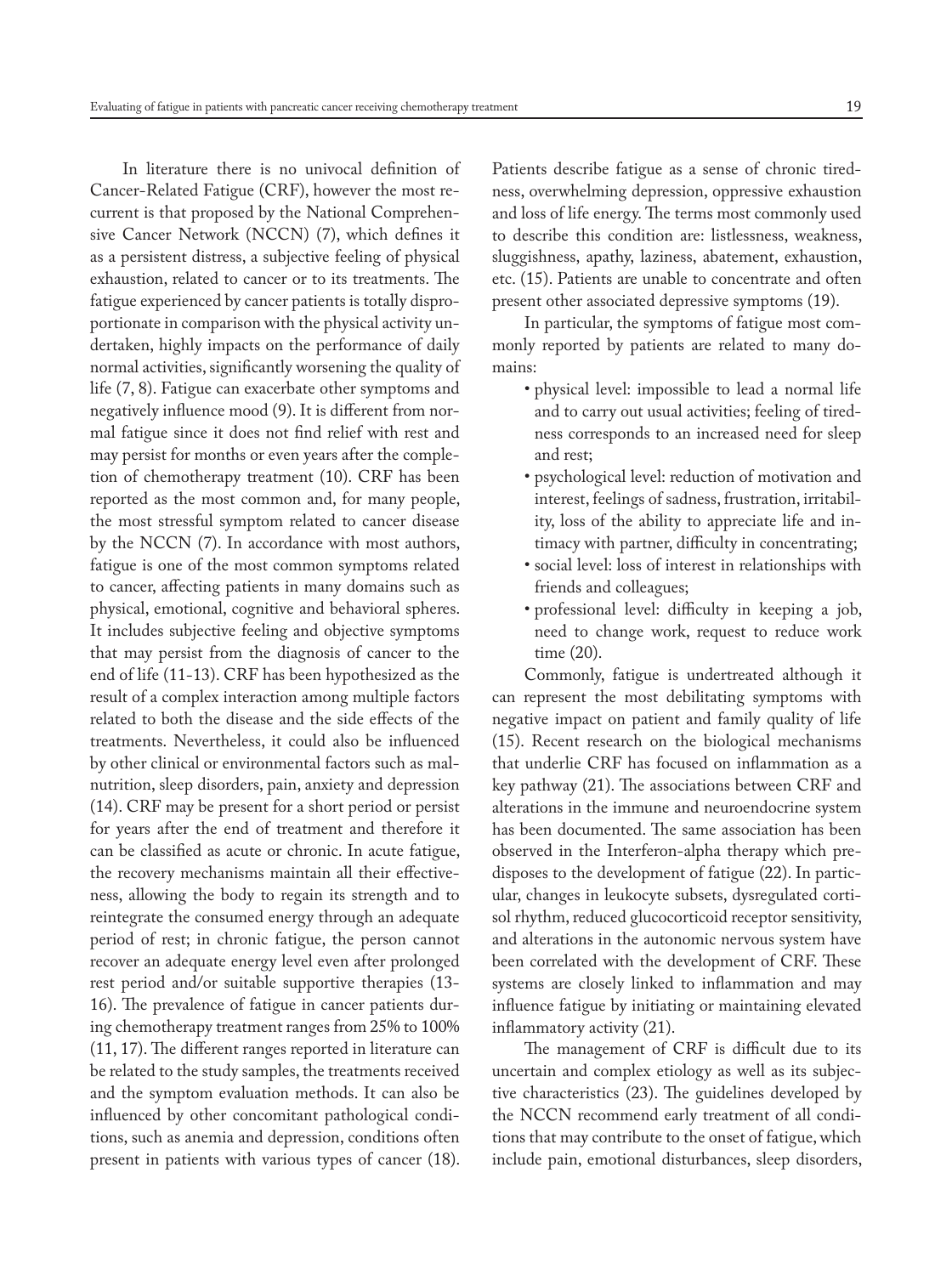anemia, malnutrition, poor physical activity and comorbidities for all patients in active treatment, even in the long term, and at the end of life. Recommended treatments include educational and psychological interventions as well as strategies for fatigue and energy management, distraction techniques, pharmacological and non-pharmacological interventions (7).

Over the last years, the efficacy of different pharmacological approaches has been tested: antidepressants, corticosteroids, drugs for anemia and psychostimulants (24, 25). Among these drugs, only psychostimulants have been shown to improve CRF (25). Non-pharmacological interventions have the advantage of coping with multiple symptoms without inducing any side effect, which makes them particularly acceptable for cancer patients. In the last decade, research on the efficacy of non-pharmacological treatments has been increasingly implemented, with particularly promising results as evidenced by randomized controlled trials (RCT) related to the effectiveness of physical exercise (26), psycho-educational approaches (27) and energy conservation (28). A review of 57 RCTs that tested the efficacy of non-pharmacological interventions concluded that exercise and psycho-social interventions led to a similar reduction in CRF (29).

Although CRF is frequently experienced by cancer patients it is often under-recognized by health-care professionals and consequently under-treated (9).

# *Aim*

The objective of this study is to evaluate the level of fatigue in patients with pancreatic cancer treated in an oncology day hospital and to analyze its correlation with patients' demographic variables, clinical conditions, life habits and chemotherapies.

# **Methods**

## *Study design*

To analyze the level of fatigue in patients with pancreatic cancer treated with chemotherapy, a crosssectional observational study was conducted through the administration of a questionnaire, during the period between May 1 and October 12, 2016.

#### *Participants*

In this study, we included all patients aged 18 years or over, suffered from a pancreatic cancer and treated in the Oncologic Day Hospital of a Northern Italian medical center, during the observation period of this study, with the following chemotherapy treatments: gemcitabine, gem+abraxane or folfirinox. All patients enrolled (n=48) were able to understand the questionnaire, to complete it independently and to give us their informed written consent for participation in the study, following our explanation of its purpose and design.

We excluded patients who were minors, affected by other types of cancer, treated with other chemotherapies and/or not able to give us their informed written consent due to intellectual disability, cognitive deterioration or no knowledge of Italian language.

Data were anonymously collected according to the current privacy regulations.

## *Instruments*

To evaluate the fatigue level, we administered the Brief Fatigue Inventory (BFI), a simple scale validated in several languages (30-35), including Italian (BFI-I) (36). The validation studies of this instrument showed good acceptance by the subjects and good internal consistency (30), also in the validation studies of the Italian version (Cronbach's α=0.94) (36).

The BFI is composed of 9 items aimed at assessing the severity and impact of fatigue on daily functioning in patients with cancer or treatment-related fatigue in the previous 24 hours. Three items ask patients to rate the severity of their fatigue at the moment of questionnaire administration at its "usual" and at its "worst" level during the previous 24 hrs using a 0-10 Likert scale, where 0 corresponds to the description "no fatigue" and 10 with "fatigue as bad as you can imagine".

Six items focused on how much fatigue had interfered with aspects of the patient's life during the previous 24 hours. Interference items include general activity, mood, walking ability, normal work (which in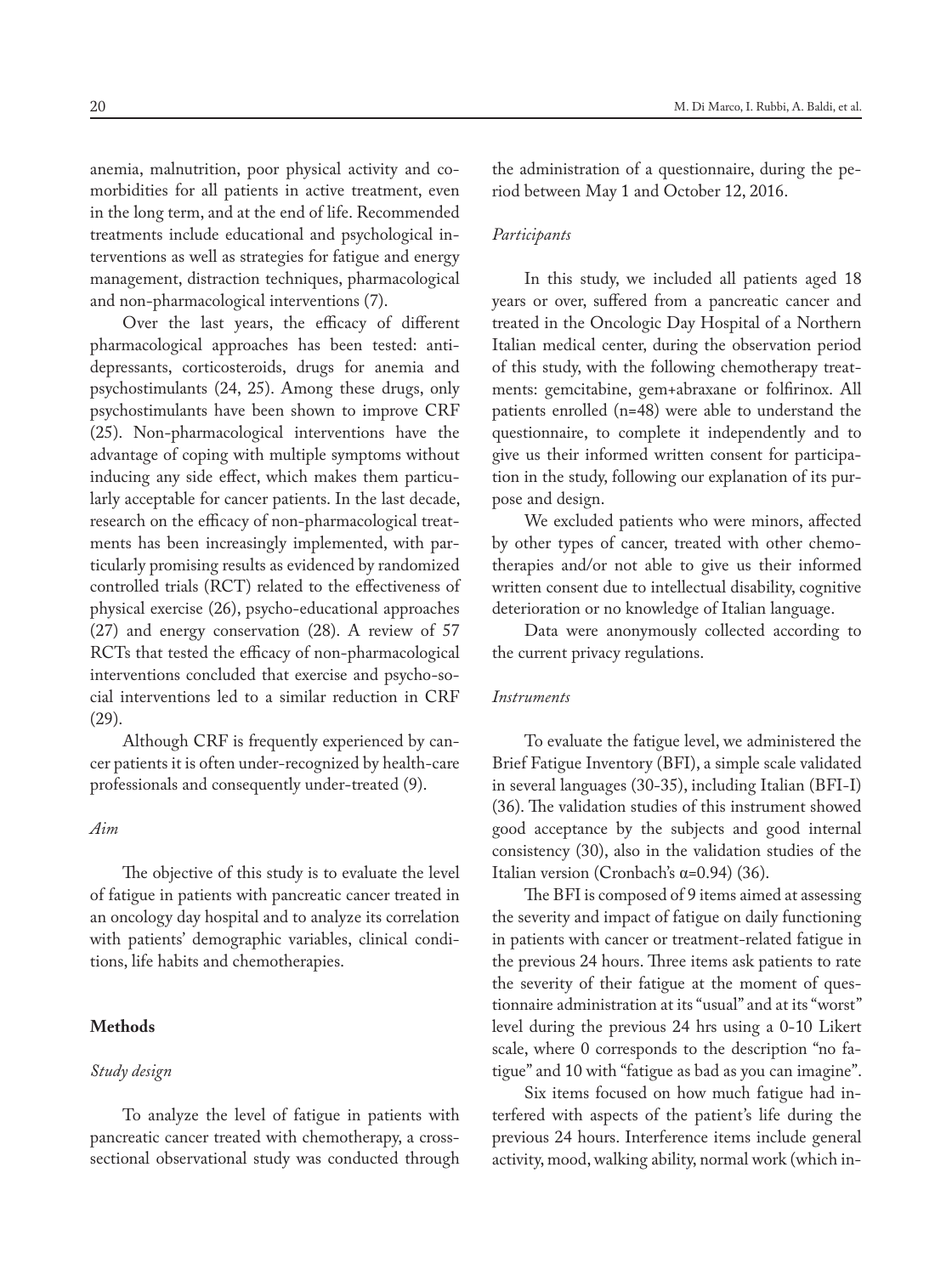cludes both work outside the home and daily chores), relations with other people, and enjoyment of life. These items are measured on a 0-10 Likert scale where 0 means "does not interferes" and 10 "completely interferes". A global BFI score is calculated as the mean of all nine questions, and higher scores correspond to more severe fatigue. Patients who could answer at least five of the questions were included. The level of fatigue can be divided into "mild" (1-3), "moderate" (4-6) and "severe" (7-10) in accordance with literature (30, 37- 39).

#### *Statistical analyses*

Descriptive statistical analyses were performed: means and standard deviations for continuous data, and percentages for categorical data, while t-test and ANOVA were applied to identify significant differences among continuous data. Categorical variables were calculated through the contingency tables and the differences were detected through the Chi-square. We analyzed both the total mean score of BIF-I as a continuous variable and the four levels of questionnaire score as categorical variables in order to apply a sort of sensitivity analysis, in accordance with other studies (34, 36, 38). Cronbach's Alfa allowed us to determine the internal consistency of the questionnaire items. The statistical analysis was performed using the SPSS software.

# **Results**

Our sample consisted of 48 patients: 29 males (60.4%) and 19 females (39.6%). 62.6% of them were ≥65 years old. The most frequent comorbidity was represented by cardiovascular diseases (45.8%); smoking was the most frequent life habit (22.9%). Most of the interviewed patients were treated with gem-abraxane (85.4%) (Table 1).

The internal consistency of the scale was very good: Cronbach α=0.905.

We divided the fatigue into four level groups according to the BFI-I score: absent (score=0), mild (score range=1-3), moderate (score range=4-6) and severe (score range=7-10). 94% of patients experienced

| Table 1. Constitutional and clinical variables of our sample |  |  |  |  |  |
|--------------------------------------------------------------|--|--|--|--|--|
|--------------------------------------------------------------|--|--|--|--|--|

| Variables                            | N              | $\frac{0}{0}$ |
|--------------------------------------|----------------|---------------|
| Gender                               |                |               |
| Females                              | 19             | 39.6          |
| Males                                | 29             | 60.4          |
| Age (years)                          |                |               |
| 18-50                                | 9              | 18.7          |
| $51 - 64$                            | 9              | 18.7          |
| $\geq 65$                            | 30             | 62.6          |
| Comorbidities                        |                |               |
| Cardiovascular                       | 22             | 45.8          |
| Endocrine                            | 6              | 12.5          |
| Neurological                         | $\mathbf{1}$   | 2.1           |
| Musculoskeletal                      | $\overline{c}$ | 4.2           |
| Urogynecological                     | 3              | 6.3           |
| Infectious                           | 3              | 6.3           |
| Unknown                              | $\overline{7}$ | 14.5          |
| No comorbidity                       | $\overline{4}$ | 8.3           |
| Life habits and correlated disorders |                |               |
| Smoking                              | 11             | 22.9          |
| Substance abuse                      | 1              | 2.1           |
| Eating disorders                     | 5              | 10.4          |
| Normal                               | 30             | 62.5          |
| Unknown                              | 1              | 2.1           |
| Chemotherapies                       |                |               |
| Gem-Abraxane                         | 41             | 85.4          |
| Gemcitabina                          | 6              | 12.5          |
| Folfirinox                           | 1              | 2.1           |

fatigue according to BFI-I score, mostly mild (n=26) and moderate (n=18).

As shown in Table 2, many constitutional and clinical variables are statistically significantly correlated with the four level groups of fatigue: females (χ*<sup>2</sup>* =8.723, *p*=.033), patients with age ≥65 years (χ*<sup>2</sup>* =14.521, *p*=.024), patients affected by cardiovascular comorbid diseases (χ*<sup>2</sup>* =62.262, *p*=<.001), patients with smoking habit (χ*<sup>2</sup>* =31.077, *p*=.002) presented statistically significant higher levels of fatigue. Both mild and severe anemia were frequently associated with fatigue whereas only a weight decreased from 6 to 15 kg in the last 3 months was associated with severe fatigue. The other variables selected, chemotherapy drugs, depression and pain, did not present any statistically significant correlation with fatigue (Table 2).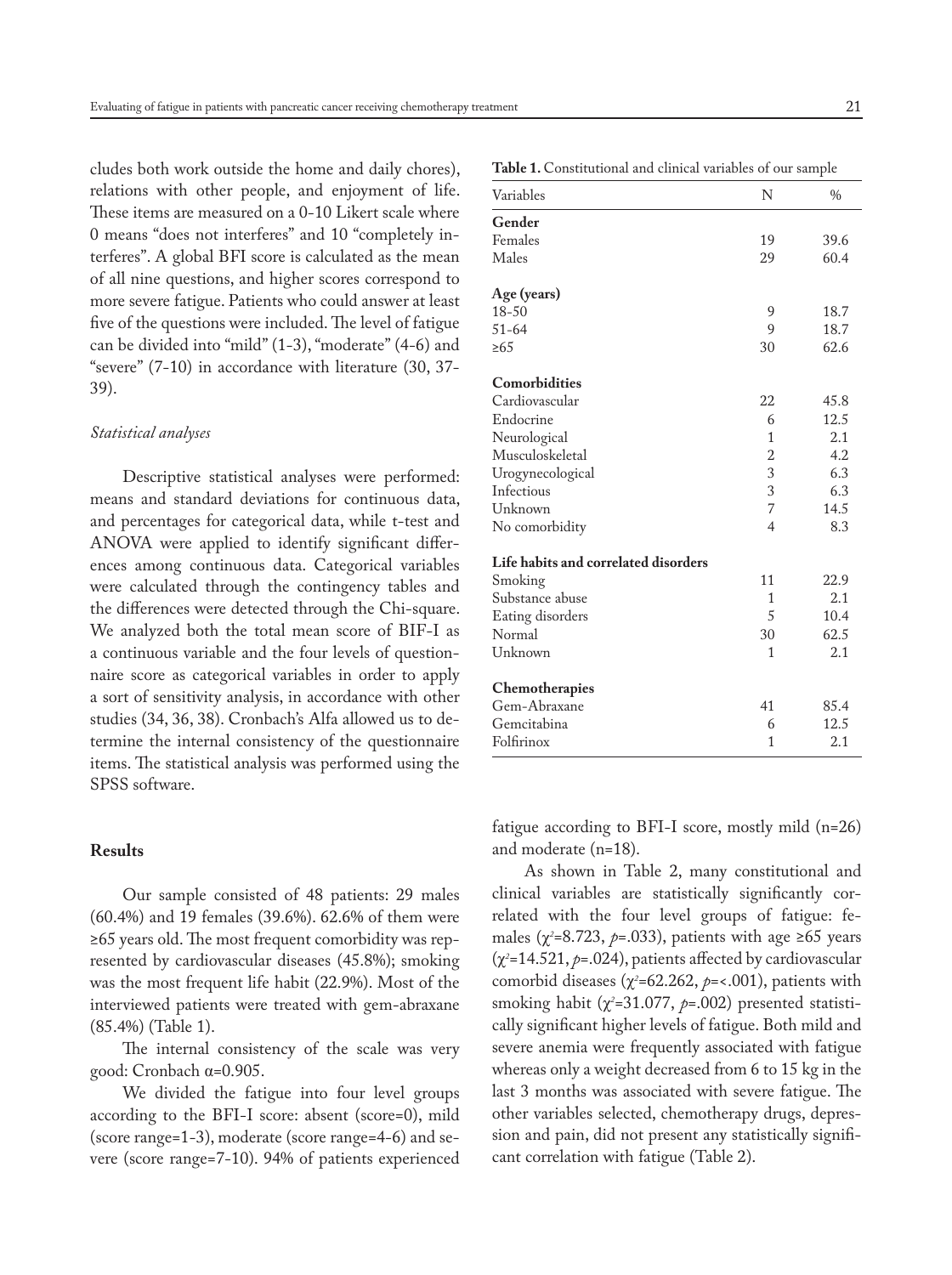| Variables                                          | Absence<br>fatigue | Mild<br>fatigue | Moderate<br>fatigue | Severe<br>fatigue | Total     | Statistical test  |
|----------------------------------------------------|--------------------|-----------------|---------------------|-------------------|-----------|-------------------|
|                                                    | $n=3$              | $n=26$          | $n=18$              | $n = 1$           | $n = 48$  | Probability       |
| Gender, n (%)                                      |                    |                 |                     |                   |           |                   |
| Females                                            |                    | 7(26.9)         | 11(61.1)            | 1(100)            | 19 (39.6) | $\chi^2 = 8.723$  |
| Males                                              | 3(100)             | 19(73.1)        | 7(38.9)             | $-$               | 29(60.4)  | $p=0.033$         |
| Age (years), n (%)                                 |                    |                 |                     |                   |           |                   |
| 18-50                                              | 3(100)             | 4(15.4)         | 2(11.1)             | $-\,-$            | 9(18.8)   | $\chi^2$ =14.521  |
| $51 - 64$                                          | --                 | 5(19.2)         | 4(22.2)             | $- -$             | 9(18.8)   | $p=0.024$         |
| $\geq 65$                                          | $-$                | 17(65.4)        | 12(66.7)            | 1(100)            | 30(62.5)  |                   |
| Comorbidities, n (%)                               |                    |                 |                     |                   |           |                   |
| Cardiovascular                                     | --                 | 15(57.7)        | 6(33.3)             | 1(100)            | 22(45.8)  |                   |
| Endocrine                                          | --                 | 4(15.4)         | 2(11.1)             | $-$               | 6(12.5)   |                   |
| Neurological                                       | --                 | 1(3.8)          | $-\,-$              | $-\,-$            | 1(2.1)    | $\chi^2$ =62.262  |
| Musculoskeletal                                    | $-$                | $-$             | 2(11.1)             | $\qquad \qquad -$ | 2(4.2)    | $p = 0.001$       |
| Urogynecological                                   | 3(100)             | $- -$           | $-$                 | $-$               | 3(6.3)    |                   |
| Infectious                                         | $-$                | 1(3.8)          | 2(11.1)             | $-$               | 3(6.3)    |                   |
| Unknown                                            | --                 | $-$             | 4(22.2)             | $- -$             | 4(8.3)    |                   |
| No comorbidity                                     | --                 | 5(19.2)         | 2(11.1)             | $-$               | 7(14.6)   |                   |
| Life habits and correlated disorders, n (%)        |                    |                 |                     |                   |           |                   |
| Smoking                                            | $-$                | 6(23.1)         | 5(27.8)             | $-\,-$            | 11(22.9)  |                   |
| Substanceabuse                                     | $-$                | 1(3.8)          | $- \, -$            | $-$               | 1(2.1)    | $\chi$ 2=31.077   |
| Eatingdisorders                                    | 3(100)             | 2(7.7)          | $- \, -$            | $- -$             | 5(10.4)   | $p=0.002$         |
| Normal                                             | $-$                | 17(65.4)        | 12(66.7)            | 1(100)            | 30(62.5)  |                   |
| Unknown                                            | $-$                | $-$             | 1(5.6)              | $-$               | 1(2.1)    |                   |
| Chemotherapies, n (%)                              |                    |                 |                     |                   |           |                   |
| Gem-Abraxane                                       | 3(100)             | 20(76.9)        | 17 (94.4)           | 1(100)            | 41(85.4)  | $\chi^2 = 3.474$  |
| Gemcitabina                                        | $-$                | 5(19.2)         | 1(5.6)              | $\qquad \qquad -$ | 6(12.5)   | $p=0.747$         |
| Folfirinox                                         | $-$                | 1(3.8)          | $-$                 | $-\,-$            | 1(2.1)    |                   |
| Pain, n (%)                                        |                    |                 |                     |                   |           |                   |
| Absent                                             | 3(100)             | 18(69.2)        | 6(33.3)             | 1(100)            | 28(58.3)  | $\chi^2 = 8.856$  |
| Mild                                               | $-$                | 7(26.9)         | 11(61.1)            | $-\,-$            | 18 (37.5) | $p=0.182$         |
| Severe                                             | $-$                | 1(3.8)          | 1(5.6)              | $\qquad \qquad -$ | 2(4.2)    |                   |
| Weight, n (%)                                      |                    |                 |                     |                   |           |                   |
| Unchanged                                          | 3(100)             | 16(61.5)        | 3(16.7)             | $-$               | 22(45.8)  |                   |
| Increased                                          | $-$                | 3(11.5)         | 4(22.2)             | $- -$             | 7(14.6)   | $\chi^2 = 30.374$ |
| Decreased from 1 to 15 kg in the previous month    | --                 | 1(3.8)          | 3(16.7)             |                   | 4(8.3)    | $p=0.011$         |
| Decreased from 6 to 15 kg in the previous 3 months | --                 | 6(23.1)         | 5(27.8)             | $- -$             | 11(22.9)  |                   |
| Decreased by over 16 kg in the previous 6 months   | --                 |                 | 2(11.1)             | 1(100)            | 3(6.3)    |                   |
| Unknown                                            |                    |                 | 1(5.6)              |                   | 1(2.1)    |                   |
| Anemia, n (%)                                      |                    |                 |                     |                   |           |                   |
| Haemoglobin ≥ 11g/dl                               | 3(100)             | 16(61.5)        | 5(27.8)             |                   | 24 (50)   | $\chi^2 = 8.940$  |
| Haemoglobin 8-10g/dl                               | $-$                | 10(38.5)        | 13(72.2)            | 1(100)            | 24 (50)   | $p=0.030$         |
| Depressive disorders, n (%)                        |                    |                 |                     |                   |           |                   |
| Yes                                                |                    | 4(15.4)         | 2(11.1)             | $-\,-$            | 6(12.5)   | $\chi^2 = 2.478$  |
| No                                                 | 3(100)             | 22 (84.6)       | 15(83.3)            | 1(100)            | 41 (85.4) | $p=0.871$         |
| Unknown                                            |                    |                 | 1(5.6)              | $-$               | 1(2.1)    |                   |

**Table 2.** The constitutional and clinical variables correlated with the BFI-I score groups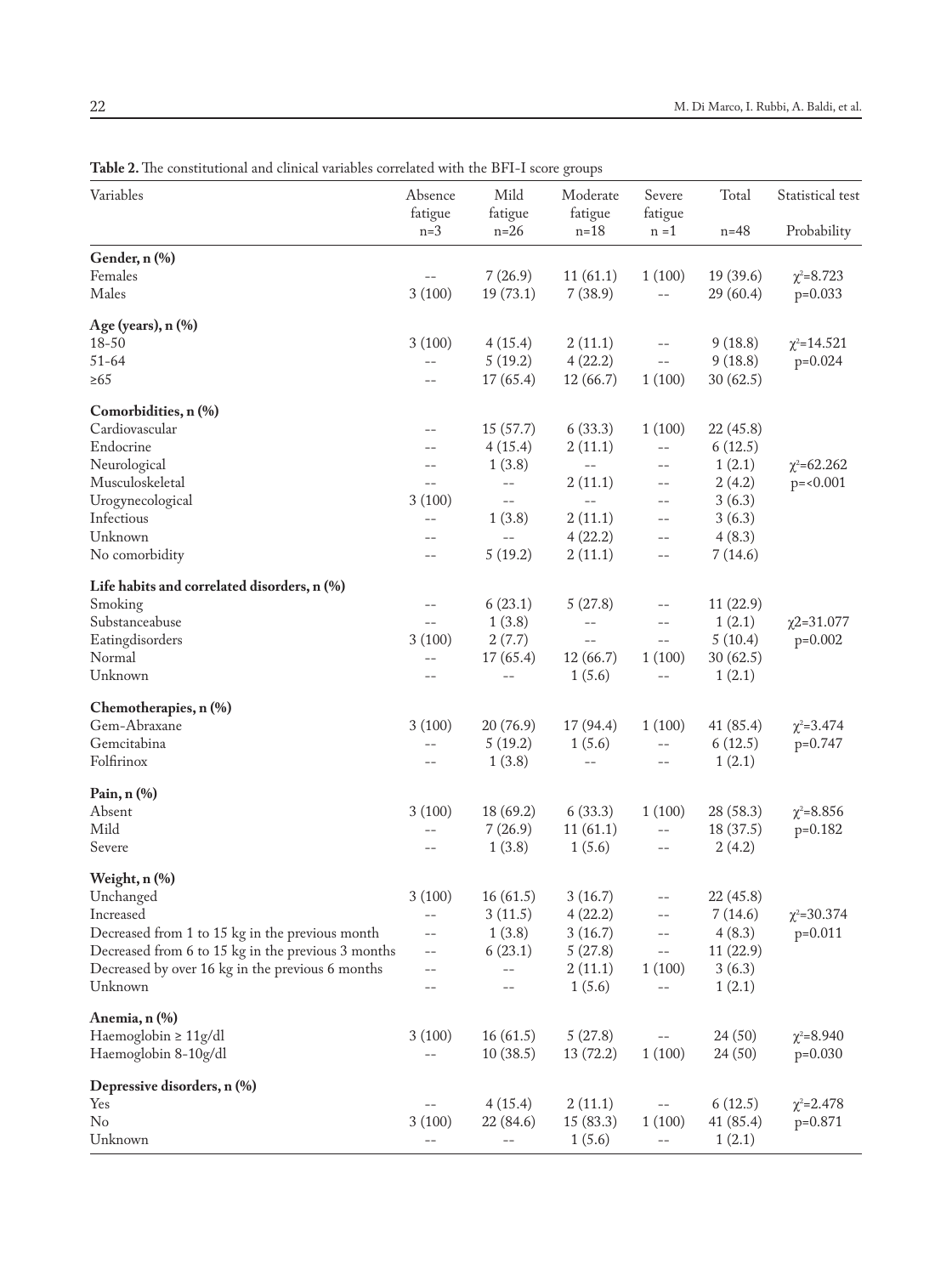The global score of BFI-I showed higher values among the patients aged from 51 to 64 (*M*=3.02, *SD*=1.66) and ≥65 (*M*=2.91, *SD*=1.92), with a statistically significant difference between the two genders: males had a mean score of 2.18, *SD* = 1.66 and females one of 3.71, *SD*=1.78 (*t*=3.043, *p*=.004).

As shown in Table 3, the mean scores of BIF-I statistically significantly differed among respondents regarding the following variables: comorbidities (*F*=2.782, *p*=.019), life habits (*F*=2.98, *p*=.029), pain (*F*=4.710, *p*=.014), weight (*F*=4.419, *p*=.003) and anemia (*F*=12.835, *p*=.001). In particular, the BFI-I scores showed high level of fatigue among patients affected by musculoskeletal comorbidities (4.2%), smoking population (22.9%), patients with mild pain (37.5%), patients who decreased weight by over 16 kg in the last 6 months (6.3%), patients with Hb values ranged between 8-10 g/dL (50% of our sample) (Table 3).

The impact of fatigue on all daily activities was prevalently absent or mild, with severe influence only on two dimensions, mood and enjoyment of life, as shown in Figure 1.

#### **Discussion**

The findings of our study revealed that 94% of our participants experienced CRF during the course of

**Table 3.** The constitutional and clinical variables correlated with mean global score of BFI-I

| Variables                                          | BFI-I           | Confidence       | Statistical test |  |
|----------------------------------------------------|-----------------|------------------|------------------|--|
|                                                    | Mean $(\pm SD)$ | interval 95%     | Probability      |  |
| Comorbidities                                      |                 |                  |                  |  |
| Cardiovascular                                     | 2.66(1.95)      | 1.80-3.53        |                  |  |
| Endocrine                                          | 2.57(1.22)      | 1.28-3.85        |                  |  |
| Neurological                                       | 0.55(0.0)       |                  | $F = 2.782$      |  |
| Musculoskeletal                                    | 5.16(1.17)      | $-5.42 - 15.75$  | $p=0.019$        |  |
| Urogynecological                                   | 0.07(0.12)      | $-0.24 - 0.39$   |                  |  |
| Infectious                                         | 3.81(1.32)      | $0.52 - 7.10$    |                  |  |
| Unknown                                            | 2.77(1.43)      | 1.44-4.10        |                  |  |
| No comorbidity                                     | 4.44(1.18)      | 2.55-6.33        |                  |  |
| Life habits and correlated disorders               |                 |                  |                  |  |
| Smoking                                            | 3.29(1.33)      | 2.39-4.18        |                  |  |
| Substance abuse                                    | 3.00(0.0)       |                  | $F = 2.986$      |  |
| Eating disorders                                   | 0.68(0.95)      | $-0.49 - 1.86$   | $p=0.029$        |  |
| Normal                                             | 2.84(1.90)      | 2.12-3.55        |                  |  |
| Unknown                                            | 6.00(0.0)       |                  |                  |  |
| Pain                                               |                 |                  |                  |  |
| Absent                                             | 2.15(1.83)      | 1.44-2.87        | $F = 4.710$      |  |
| Mild                                               | 3.75(1.51)      | 3.00-4.51        | $p=0.014$        |  |
| Severe                                             | 2.88(2.04)      | $-15.46 - 21.24$ |                  |  |
| Weight                                             |                 |                  |                  |  |
| Unchanged                                          | 1.89(1.44)      | 1.26-2.53        |                  |  |
| Increased                                          | 3.04(2.10)      | 1.10-4.99        | $F = 4.419$      |  |
| Decreased from 1 to 15 kg in the previous month    | 3.63(1.88)      | $0.64 - 6.63$    | $p=0.003$        |  |
| Decreased from 6 to 15 kg in the previous 3 months | 3.03(1.45)      | $2.05 - 4.00$    |                  |  |
| Decreased by over 16 kg in the previous 6 months   | 5.62(1.50)      | 1.88-9.37        |                  |  |
| Unknown                                            | 6.00(0.0)       |                  |                  |  |
| Anemia                                             |                 |                  |                  |  |
| Haemoglobin ≥11g/dl                                | 1.93(1.58)      | 1.26-2.59        | $F=12.835$       |  |
| Haemoglobin 8-10 g/dl                              | 3.64(1.73)      | 2.91-4.38        | $p=0.001$        |  |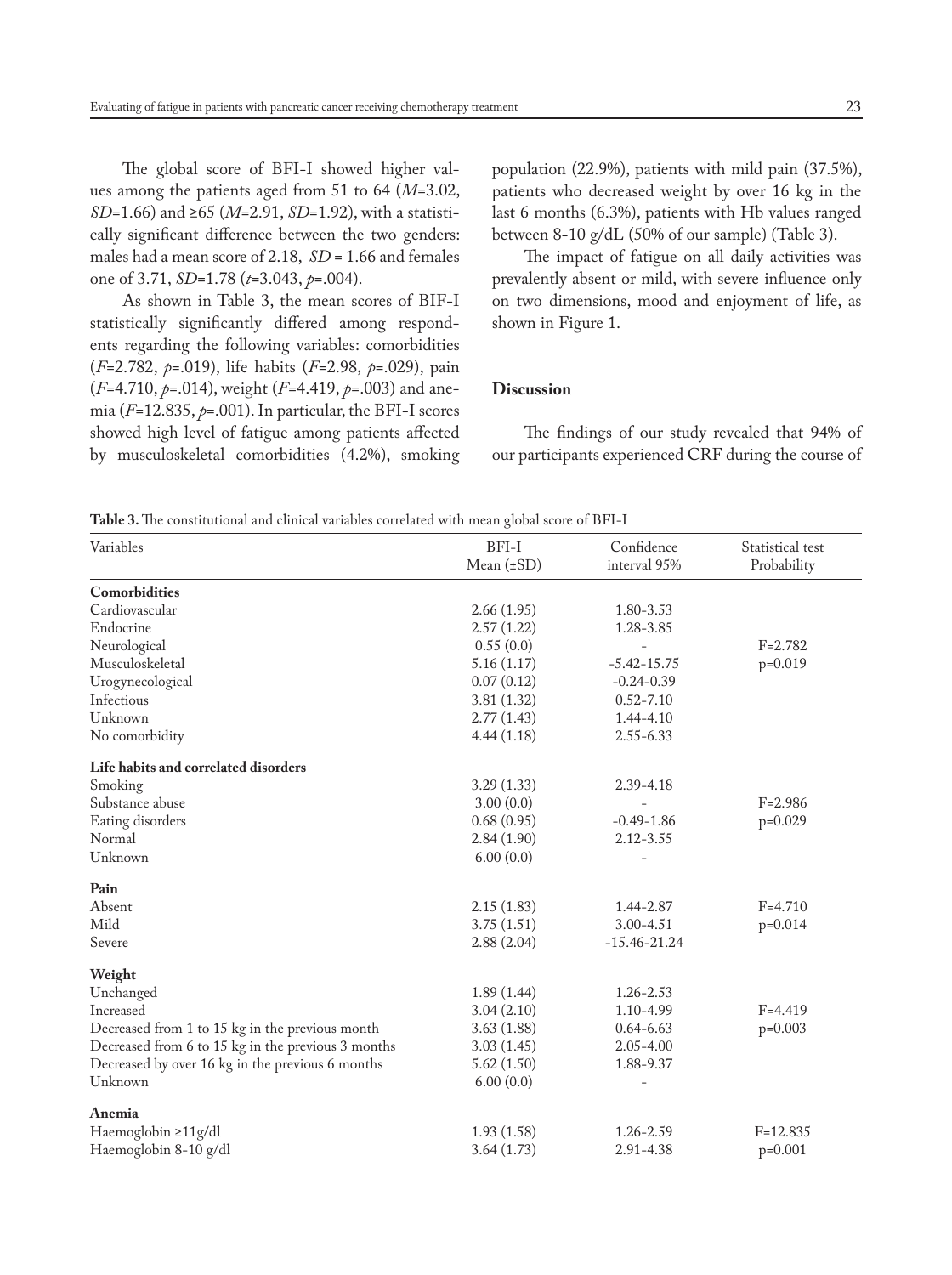

Figure 1. The impact of fatigue on daily activities, mood and relationships

treatment. This result is in line with the highest prevalence rates of fatigue reported by other studies, which ranged CRF between 25 to 100% during the course of chemotherapies (11, 17, 39-42). The prevalent constitutional factors associated with fatigue were represented by female gender and older age, in accordance with recent research (17, 42-46). Among clinical variables, anemia, loss of weight and pain were associated with the highest scores of BFI-I in our study. This result overlaps literature and clinical experience concerning the close relationship between fatigue and physical impairment induced by both cancer and chemotherapies. In particular, low hemoglobin levels are associated with greater fatigue in cancer patients (9, 18, 39, 40, 42, 47, 48) as well as pain symptoms in accordance with most reports (14, 17, 40, 49). Weight loss is a significant symptom in this type of cancer, often associated with neoplastic cachexia. Our analysis shows that a weight loss >16 kg in the previous six months is related to higher mean score of fatigue. As highlighted by other authors, an important weight loss can be considered a factor that affects the perception of fatigue

in many patients (50). From our analysis, we can infer that fatigue can be a consequence of both chemotherapies and cancer but not of other comorbidities, since we found higher levels of fatigue in patients who did not have any concomitant disease in comparison with others who did. We have to put in evidence that, among the comorbidities reported by our patients, the ones most correlated with fatigue were cardiovascular and musculoskeletal diseases, a result that is in line with another study (40). Smoking has also proved to be a factor that affects the perception of fatigue: smoking patients reported higher mean score of fatigue than non-smokers in our study as in others (17, 51). Although the treatment with Gemcitabine+Abraxane, to date the elective treatment for metastatic pancreatic cancer, has been strongly associated with fatigue as a prevalent side effect (52), we did not find any significant correlation between this treatment and fatigue.

The BFI-I has shown to be a questionnaire easy to administer and simply to answer. The internal consistency of the scale was very good, similar to the value obtained in the BFI Italian validation study (36).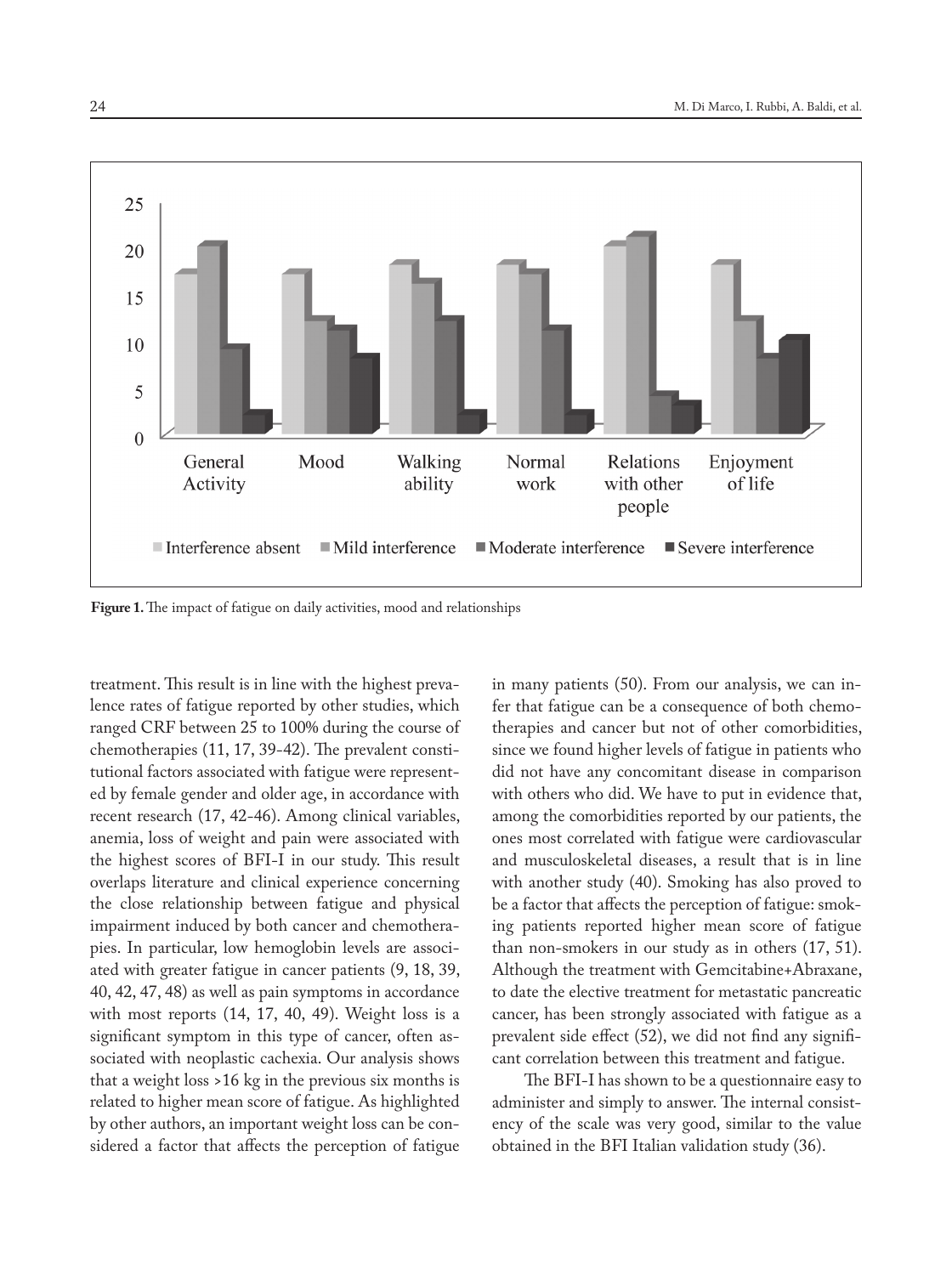#### **Conclusions**

We observe that the majority of our participants experienced mild and moderate fatigue. Several factors influenced the perception of fatigue: gender, pain, important weight loss, anemia and smoking. These data highlight how fatigue is frequently present as a consequence of cancer and its treatments, placing importance on CRF diagnosis and recognition to implement early on all those pharmacological and nonpharmacological interventions with proven efficacy in reducing it.

This study has many limitations, in particular its limited sample size, insufficient to draw definitive conclusions. Another limitation is represented by the period of BFI-I administration from May to October, concomitant with the warmest part of the year, which can exacerbate the perception of fatigue. In addition, other relevant risk factors for fatigue as reported in literature (41), physical activity, sleep disorders and clinical stage of cancer, were not investigated.

We can conclude by suggesting that fatigue is a multidimensional symptom which can be influenced by a variety of constitutional and clinical factors. It represents one of the most prevalent and debilitating conditions observed in cancer, for which we can suggest a holistic therapeutic approach, based on the active involvement of the person in care and treatment for fostering clinical recovery with respect for patient dignity (53, 54). Education about fatigue should be offered in a tailored way to all patients with cancer, in particular to those beginning potential fatigue-inducing treatments (7, 9). Moreover, professionals should give their psychological support to patients, reassuring them that fatigue can be overcome or reduced concomitantly with the treatment implementation. In this regard, only an empathic attitude can help professionals to better understand the level of fatigue suffered from patients in order to help them to face their fear of disease progression.

Further studies focused on fatigue and its multifactor aspects are recommended in patients with pancreatic cancer who undergo chemotherapy.

### **References**

- 1. Ferlay J, Soerjomataram I, Ervik M, et al. GLOBOCAN 2012 v1.1, Cancer Incidence and Mortality Worldwide: IARC Cancer Base No. 11 [Internet]. Lyon, France: International Agency for Research on Cancer; 2014. Available from: http://globocan.iarc.fr.
- 2. Ferlay J, Partensky C, Brain F. More deaths from pancreatic cancer than breast cancer in EU by 2017. Acta Oncol 2016; 55: 1158-60.
- 3. Wolfgang CL, Herman JM, Laheru DA, et al. Recent progress in pancreatic cancer. CA Cancer J Clin 2013; 63: 318- 48.
- 4. Gruppo di lavoro AIOM e AIRTUM. I numeri del cancro in Italia 2015. [The numbers of cancer in Italy 2015]. Available from: http://www.registri-tumori.it/PDF/ AIOM2015/I\_numeri\_del\_cancro\_2015.pdf.
- 5. Gruppo di lavoro AIOM e AIRTUM. I numeri del cancro in Italia 2013. [The numbers of cancer in Italy 2013]. Available from: http://www.registri-tumori.it/PDF/ AIOM2013/I\_numeri\_del\_cancro\_2013.pdf.
- 6. Kuroczycki-Saniutycz S, Grzeszczuk A, WojciechZwierz Z, et al. Prevention of pancreatic cancer. Contemp Oncol (Pozn) 2017; 21: 30-4.
- 7. National Comprehensive Cancer Network (NCCN). Cancer-related fatigue version 2.2015. Available from: http:// www.nccn.org/professionals/physician\_gls/pdf/fatigue.pdf.
- 8. Stark L, Tofthagen C, Visovsky C, McMillan S. The Symptom Experience of Patients with Cancer. J Hosp Palliat Nurs 2012; 14: 61-70.
- 9. Mitchell SA, Hoffman AJ, Clark JC, et al. Putting Evidence Into Practice: An Update of Evidence-Based Interventions for Cancer-Related Fatigue During and Following Treatment. Clin J Oncol Nurs 2014; 18: 38-58.
- 10. Bower JE. Management of cancer-related fatigue. Clin Adv Hematol Oncol 2006; 4: 828-9.
- 11. Yurtsever S. The experience of fatigue in Turkish patients receiving chemotherapy. Oncol Nurs Forum 2007, 34: 721-8.
- 12. Bower JE, Lamkin DM. Inflammation and cancer-related fatigue: mechanisms, contributing factors, and treatment implication. Brain Behav Immun 2013; 30: S48-57.
- 13. Kirshbaum M. Cancer-related fatigue: a review of nursing interventions. Br J Community Nurs 2010; 15: 214-19.
- 14. Pureell A, Fleming J, Haines T, Bennett S. Cancer-related fatigue: A review and a conceptual framework to guide therapists' understanding. Br J Occup Ther 2009; 72: 79-86.
- 15. Given B. Cancer-related fatigue: a brief overview of current nursing perspectives and experiences. Clin J Oncol Nurs 2008; 12(5 Suppl): 7-9.
- 16. Piper BF, Borneman T, Sun VCY et al. Assessment of Cancer-Related Fatigue: Role of the Oncology Nurse in Translating NCCN Assessment Guidelines into Practice. Clin J Oncol Nurs 2008; 12: 37-47.
- 17. Franc M, Michalski B, Kuczerawy I, Szuta J, Skrzypulec-Plinta V. Cancer related fatigue syndrome in neoplastic diseases. Prz Menopauzalny 2014; 13: 352-5.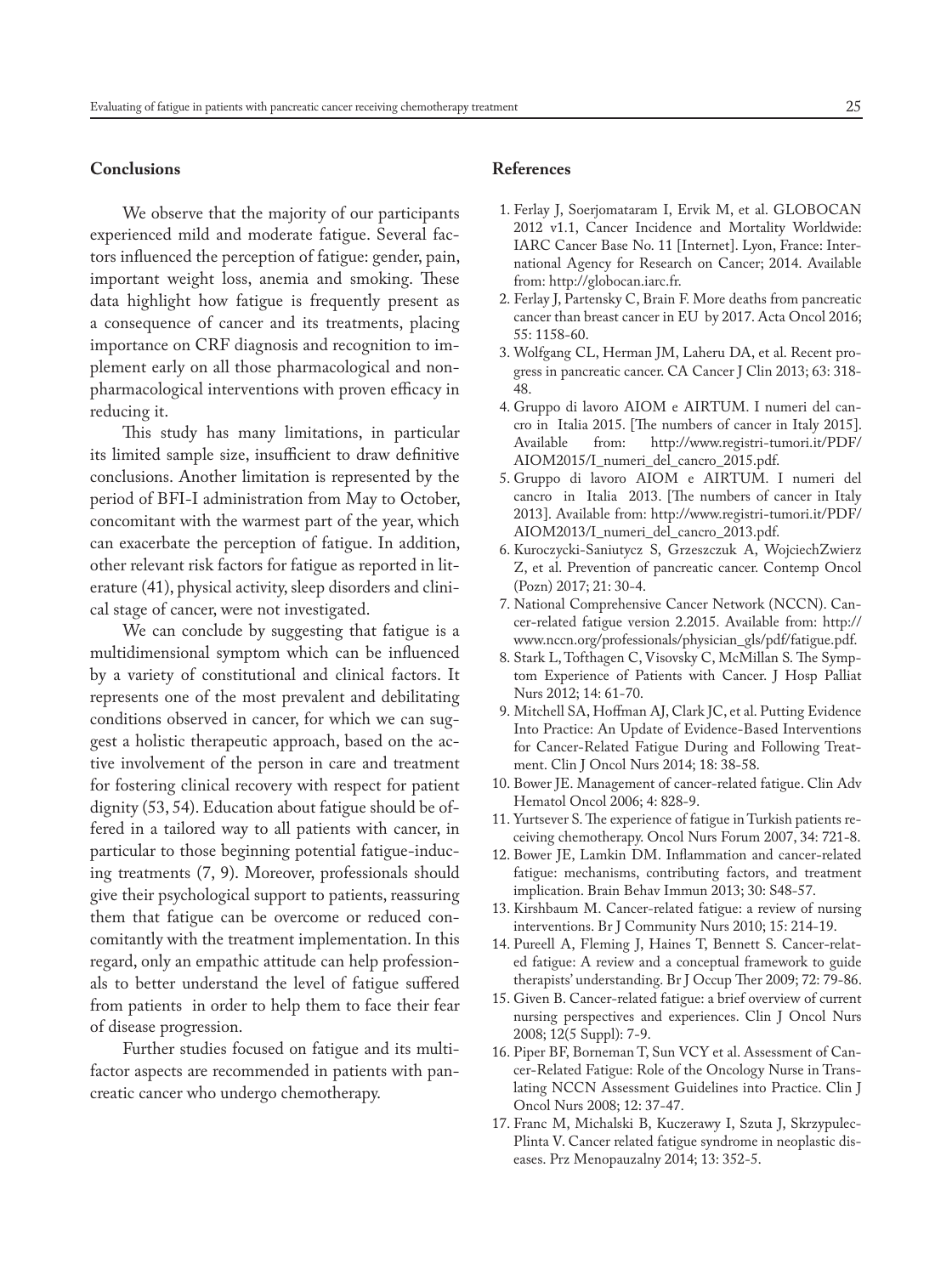- 18. Mitchell SA, Beck SL, Hood LE, Moore K, Tanner ER. Putting evidence into practice: evidence-based interventions for fatigue during and following cancer and its treatment. Clin J Oncol Nurs 2007; 11: 99-113.
- 19. Goedendorp MM, Gielissen MF, Verhagen CA, Peters ME, Bleijenberg G. Severe fatigue and related factors in cancer patients before the initiation of treatment. Br J Cancer 2008; 99: 1408-14.
- 20. Fu MR, Anderson CM, McDaniel R, Armer J. Patients' perceptions of fatigue in response to biochemotherapy for metastatic melanoma: a preliminary study. Oncol Nurs Forum 2002; 29: 961-6.
- 21. Bower JE. Cancer-related fatigue--mechanisms, risk factors, and treatments. Nat Rev Clin Oncol 2014; 11: 597-609.
- 22. Dowell NG, Bouyagoub S, Tibble J, Voon V, Cercignani M, Harrison NA. Interferon-alpha induced changes in NOD-DI predispose to the development of fatigue. Neuroscience 2017. [Epub ahead of print].
- 23. Oestreicher P. What nursing interventions improve fatigue in patients with cancer? ONS Connect 2007; 22: 22-3.
- 24. Morrow GR, Shelke AR, Roscoe JA, Hickok JT, Mustian K. Management of cancer-related fatigue. Cancer Invest 2005; 23: 229-39.
- 25. Minton O, Richardson A, Sharpe M, Hotopf M, Stone P. Drug therapy for the management of cancer-related fatigue. Cochrane Database Syst Rev 2010; 7: CD006704.
- 26. Mock V, Frangakis C, Davidson NE, et al. Exercise manages fatigue during breast cancer treatment: a randomized controlled trial. Psychooncology 2005; 14: 464-77.
- 27. Yates P, Aranda S, Hargraves M, et al. Randomized controlled trial of an educational intervention for managing fatigue in women receiving adjuvant chemotherapy for earlystage breast cancer. J Clin Oncol 2005; 23: 6027-36.
- 28. Barsevick AM, Whitmer K, Sweeney C, Nail LM. A pilot study examining energy conservation for cancer treatment related fatigue. Cancer Nurs 2002; 25: 333-41.
- 29. Kangas M, Bovbjerg DH, Montgomery GH. Cancer-related fatigue: a systematic and meta-analytic review of nonpharmacological therapies for cancer patients. Psychol Bull 2008; 134: 700-41.
- 30. Mendoza TR, Wang XS, Cleeland CS, et al. The rapid assessment of fatigue severity in cancer patients: use of the Brief Fatigue Inventory. Cancer. 1999; 85: 1186-96.
- 31. Wang XS, Hao XS, Wang Y, et al. Validation study of the Chinese version of the Brief Fatigue Inventory (BFI-C). J Pain Symptom Manage 2004; 27: 322-32.
- 32. Yun YH, Wang XS, Lee JS, et al. Validation study of the Korean version of the brief fatigue inventory. J Pain Symptom Manage 2005; 29: 165-72.
- 33. Lin CC, Chang AP, Chen ML, et al. Validation of the Taiwanese version of the Brief Fatigue Inventory. J Pain Symptom Manage 2006; 32: 52-9.
- 34. Mendoza TR, Laudico AV, Wang XS, et al. Assessment of fatigue in cancer patients and community dwellers: validation study of the Filipino version of the brief fatigue inventory. Oncology 2010; 79: 112-7.
- 35. Paramita N, Nusdwinuringtyas N, Nuhonni SA, et al. Validity and Reliability of the Indonesian Version of the Brief Fatigue Inventory in Cancer Patients. J Pain Symptom Manage 2016; 52: 744-51.
- 36. Catania G, Bell C, Ottonelli S, et al. Cancer-related fatigue in Italian cancer patients: validation of the Italian version of the Brief Fatigue Inventory (BFI). Support Care Cancer 2013; 21: 413-9.
- 37. Seyidova-Khoshknabi D, Davis MP, Walsh D. Review article: a systematic review of cancer related fatigue measurement questionnaires. Am J Hosp Palliat Care 2011; 28: 119-29.
- 38. Schvartsman G, Park M, Liu DD, Yennu S, Bruera E, Hui D. Could Objective Tests Be Used to Measure Fatigue in Patients With Advanced Cancer? J Pain Symptom Manage 2017; 54: 237-44.
- 39. Pavic M, Sève P, Rousset H, Debourdeau P. Prise en charge de la fatigue liée au cancer [Management of cancer-related fatigue]. Presse Med 2008; 37(6 Pt 1): 957-66.
- 40. Fatigoni S, Fumi G, Roila F. La fatigue cancro-correlata [Cancer-related fatigue]. Recenti Prog Med 2015; 106: 28- 31.
- 41. Tian L, Lin L, Li HL, et al. Prevalence and Associated Factors of Cancer-Related Fatigue Among Cancer Patients in Eastern China. Oncologist 2016. [Epub ahead of print]
- 42. Banipal RPS, Singh H, Singh B. Assessment of Cancerrelated Fatigue among Cancer Patients Receiving Various Therapies: A Cross-sectional Observational Study. Indian J Palliat Care 2017; 23: 207-211.
- 43. Lombardo E, Campagnola G, Travaglini G, Di Massimo DS. La fatigue nei pazienti oncologici: uno studio osservazionale prospettico [Fatigue in cancer patients: a prospective observational study]. L'infermiere [Nurse] 2014; 51: 63-8.
- 44. Lorca LA, Sacomori C, Puga B. Assessment of a brief fatigue inventory in patients with hematologic malignancies. Rev Med Chil 2016; 144: 894-9.
- 45. Bevilacqua LA, Dulak D, Schofield E, et al. Prevalence and Predictors of Depression, Pain, and Fatigue in Older- versus Younger-Adult Cancer Survivors. Psychooncology 2017 [Epub ahead of print]
- 46. Kogure E, Hara T, Ishii T, Maeda M. Changes in fatigue and physical function with age for patients with gastrointestinal cancer in the perioperative period: a comparison between older and young patients. J Phys Ther Sci 2017; 29: 2004-8.
- 47. Cella D. Factors influencing quality of life in cancer patients: anemia and fatigue. Semin Oncol 1998; 25(Suppl 7): 43-6.
- 48. Dicato M. Anemia in cancer: some pathophysiological aspects. Oncologist 2003; 8 Suppl 1: 19-21.
- 49. Amiel CR, Fischer HM, Antoni MH. Concerns about breast cancer, pain, and fatigue in non-metastatic breast cancer patients undergoing primary treatment. Healthcare (Basel) 2016; 4.pii: E62.
- 50. Anandavadivelan P, Wikman A, Johar A, Lagergren P. Impact of weight loss and eating difficulties on health-related quality of life up to 10years after oesophagectomy for cancer. Br J Surg 2017. [Epub ahead of print]